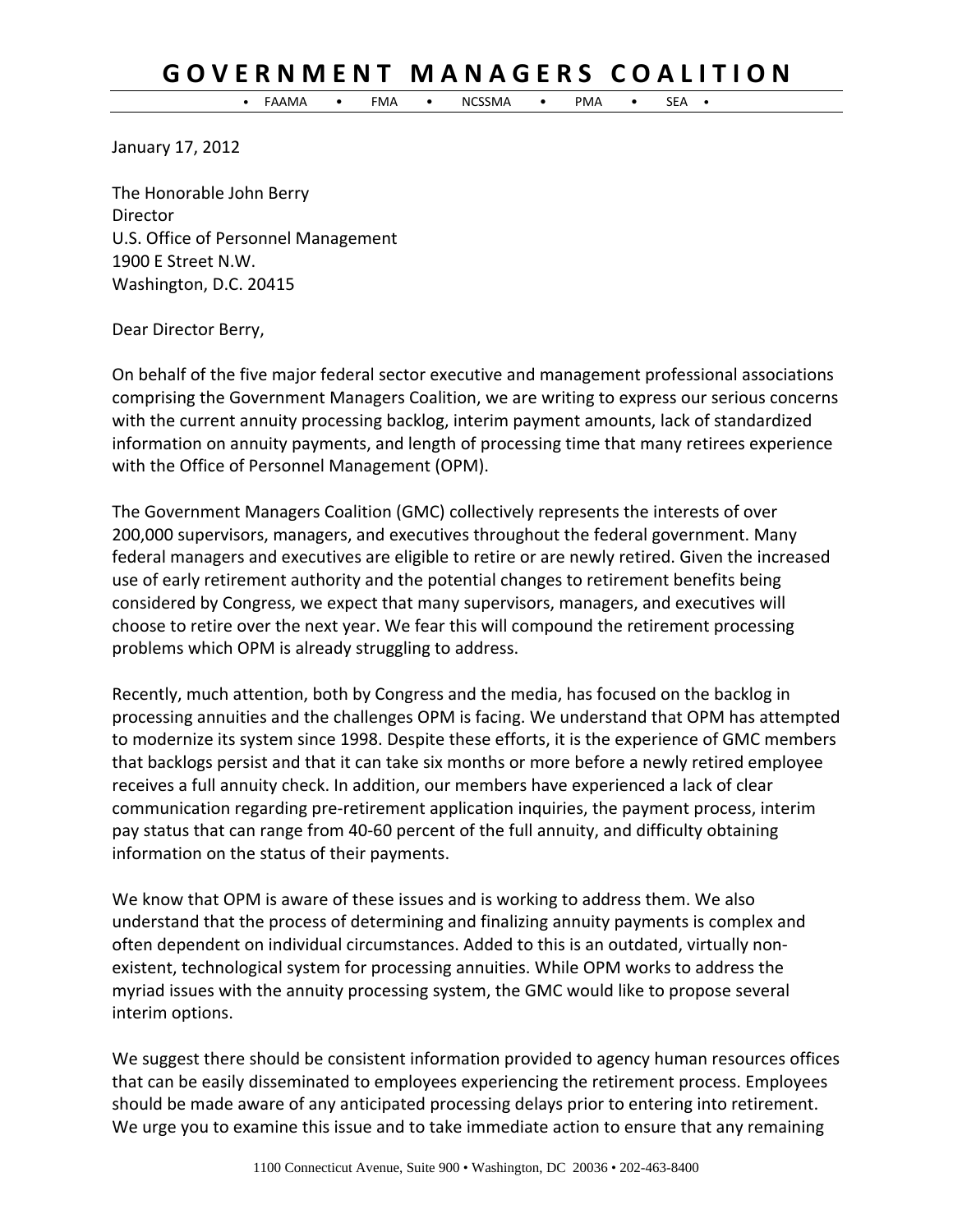## GOVERNMENT MANAGERS COALITION

• FAAMA • FMA • NCSSMA • PMA • SEA •

backlogs are addressed and that OPM provides clear, accurate, and standard information to retirees regarding the payment schedule they can reasonably expect.

In the meantime, the GMC suggests the following steps as a means of immediately addressing the information and communication problems that soon‐to‐retire and recently retired federal employees experience.

- OPM should provide standard, easily understandable guidance to agency retirement benefits specialists, and should also ensure agencies provide this guidance to all employees, regardless of whether they are near retirement or not. This is an area where the GMC could be of assistance. It is our understanding that OPM has updates it provides to agencies, and we suggest this information also be disseminated to employees through alternate channels on a regular basis. We stand ready to help OPM do so through communication with our members.
- OPM should provide each annuitant with regular communication and status updates, along with an anticipated completion date when full annuity payments can be expected. This is similar to what OPM is doing for USAJobs applicants.
- OPM should provide each annuitant with a written explanation for the amount the annuitant is receiving in monthly checks, particularly when those amounts change. Clear and consistent notifications from OPM would provide annuitants with some measure of comfort and security as they enter their retirement.

In addition, given the likelihood that the processing backlog will grow as agencies deal with budget shortfalls through the use of Voluntary Early Retirement Authority (VERA), we suggest that OPM seek alternate procedures to quickly begin working through the current backlog. The GMC offers the following as possible methods for doing so.

- Use existing authorities to re-employ annuitants from OPM, the Internal Revenue Service (IRS), the Social Security Administration (SSA), and Veterans Affairs (VA) – agencies that have staff well-versed in claims processing – rather than hiring and training new employees. Experienced employees from these agencies can more readily be brought up to speed and are a temporary and less costly solution to staff shortfalls.
- Repurpose existing information technology. One of the issues that OPM has struggled with over the years has been automation of the retirement processing system. Instead of attempting to create an entirely new system, we encourage you to leverage existing systems and resources and repurpose them for OPM. Agencies that are primarily tasked with processing large amounts of complex data use electronic and automated systems. The IRS allows tax returns to be processed online and VA and SSA also have automated systems to process benefits claims. We suggest OPM explore modifying one of these existing systems to more easily and cost-effectively process retirement claims, rather than building a new system from the ground up. We also wonder if similar existing technology might be found in the private sector with companies in a related field.

As OPM seeks to address the backlog in its annuity processing, we urge you to consider the suggestions above. Further, we welcome the opportunity for regular communications with